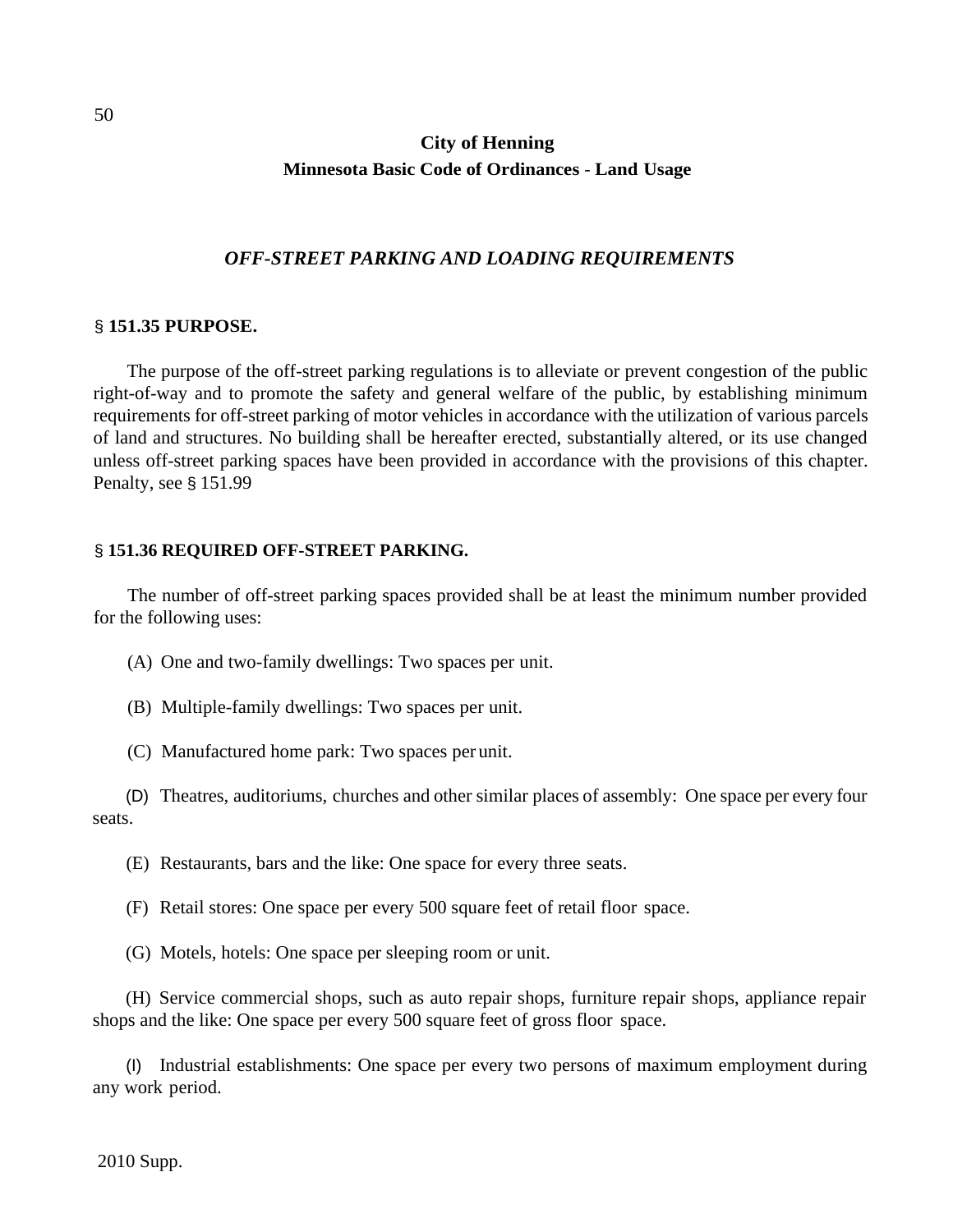## **City of Henning Minnesota Basic Code of Ordinances** - **Land Usage**

(J) Wholesale, warehouses: One space per every employee during any work period.

(K) Uses not mentioned: For any use not specifically mentioned in the schedule of off-street parking requirements, the number of spaces required shall be that required for that use in the schedule which is determined by the City Council to be most similar. Penalty, see § 151.99

## § **151.37 SPECIAL OFF-STREET PARKING REQUIREMENTS.**

(A) *Offices outside C-1 District.* Adequate off-street parking area shall be provided for all employees so as to avoid routine usage of the public street for parking. However, parking will be allowed on the side of the public street adjacent to the office's property for routine employee parking.

(B) *Industrial establishments within C-1, C-2 and I Districts.* Adequate off-street parking areas shall be required for all employees so as to avoid routine usage of a public street for parking, except during the climatic seasons that result in a deterioration of the available parking area serviceability to a point that reasonable judgment dictates temporary disuse. Parking will be allowed on the side of the public street adjacent to the establishment's property for routine employee parking. Penalty, see§ 151.99

### § **151.38 OFF-STREET LOADING.**

(A) *Off-street loading spaces.* No building shall be hereafter erected, substantially altered, or its use changed unless loading spaces have been provided in accordance with the provisions of this chapter. One off-street loading space shall be provided and maintained on the same lot for each commercial and industrial use requiring regular delivery of goods.

(B) *Improvement andmaintenance of off-street parking and loading spaces.* Allparking andloading areas shall provide drainage of surface water to prevent drainage of such water on the adjacent properties or walkways. The owner of any parking or loading area shall maintain the area in good condition. Penalty, see § 151.99

### § **151.39 PARKING AND STORAGE OF CERTAIN VEHICLES.**

No motor vehicle or trailer without current license plates shall be parked or stored on any property in a residential district other than in a completely enclosed building, or as otherwise provided in this code.

Penalty, see § 151.99